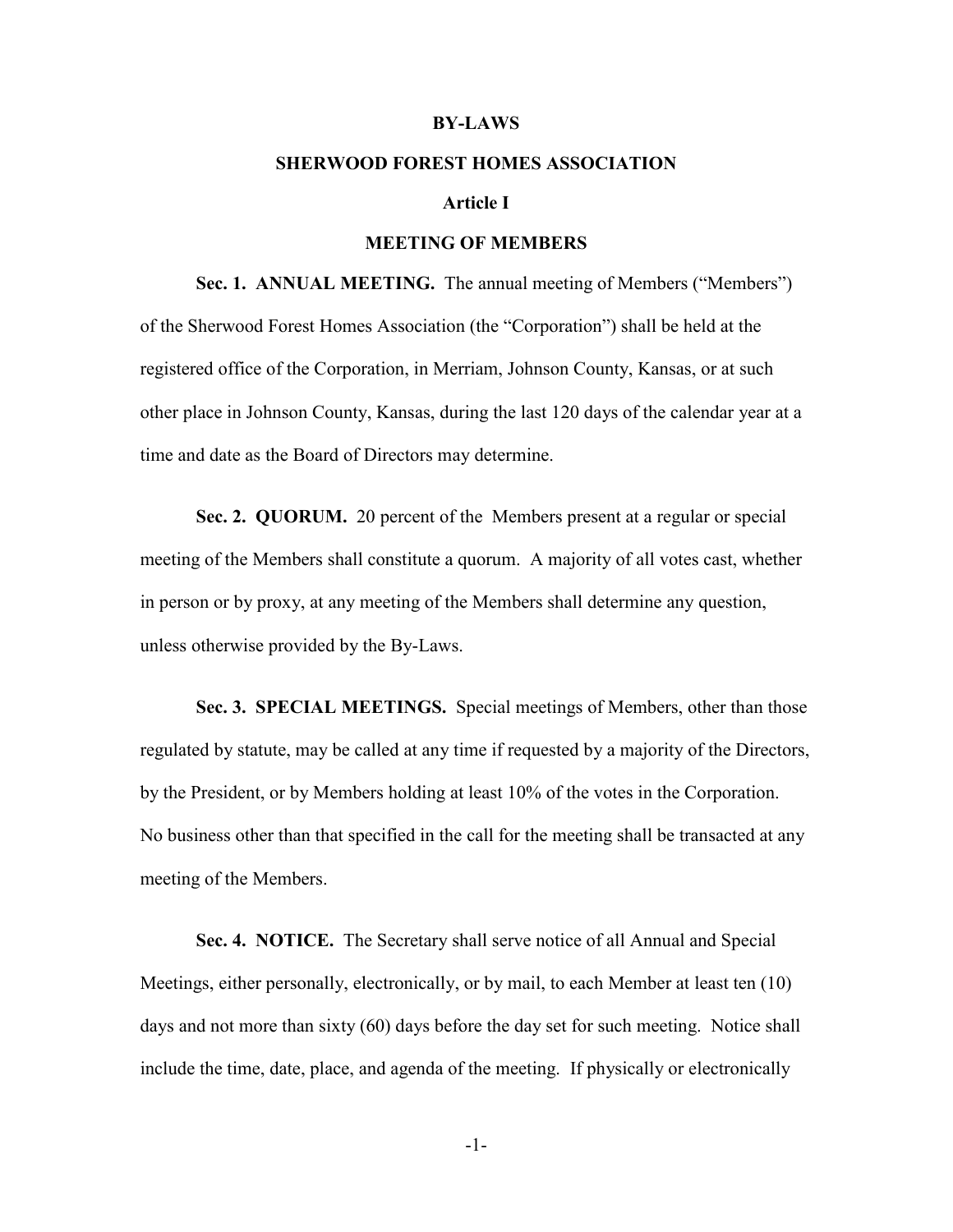mailed, the notice shall be directed to a Member at his or her street address or email address as it appears on the records of the Corporation. Such agendas shall include a statement of the general nature of any proposed amendment to the declaration or Bylaws, any budget proposals or changes, and any proposal to remove an officer or Board member.

**Sec. 5. VOTING.** At all meetings of the Members all questions, the manner of deciding which is not specifically regulated by the Articles of Incorporation of this Corporation or by these By-Laws or by the "Homes Association Declaration " filed in the Office of the Register of Deeds of Johnson County, Kansas, as Document Number

and any amendments thereto ("Declaration"), shall be determined by a majority vote of the Members present in person or by proxy, who shall be entitled to cast one vote for each assessable lot or tract owned by him or her within the Community, as the same is defined by the Declaration. All voting shall be viva voce, except that a membership vote shall be by ballot, each of which shall state the name of the Member voting and the number of assessable lots or tracts within the Community, as aforedefined, owned by him or her, and in addition, if such ballot be cast by proxy, the name of the proxy shall be stated. Proxy votes shall be authorized by the completion of a form provided by the Association and turned into the secretary no later than 30 minutes prior to the official start of the meeting. In the event of a membership vote, aforesaid, not more than one vote shall be cast for each assessable lot or tract within said Community.

**Sec. 6. ORDER OF BUSINESS.** The order of business at all meetings of the Members shall be as follows:

-2-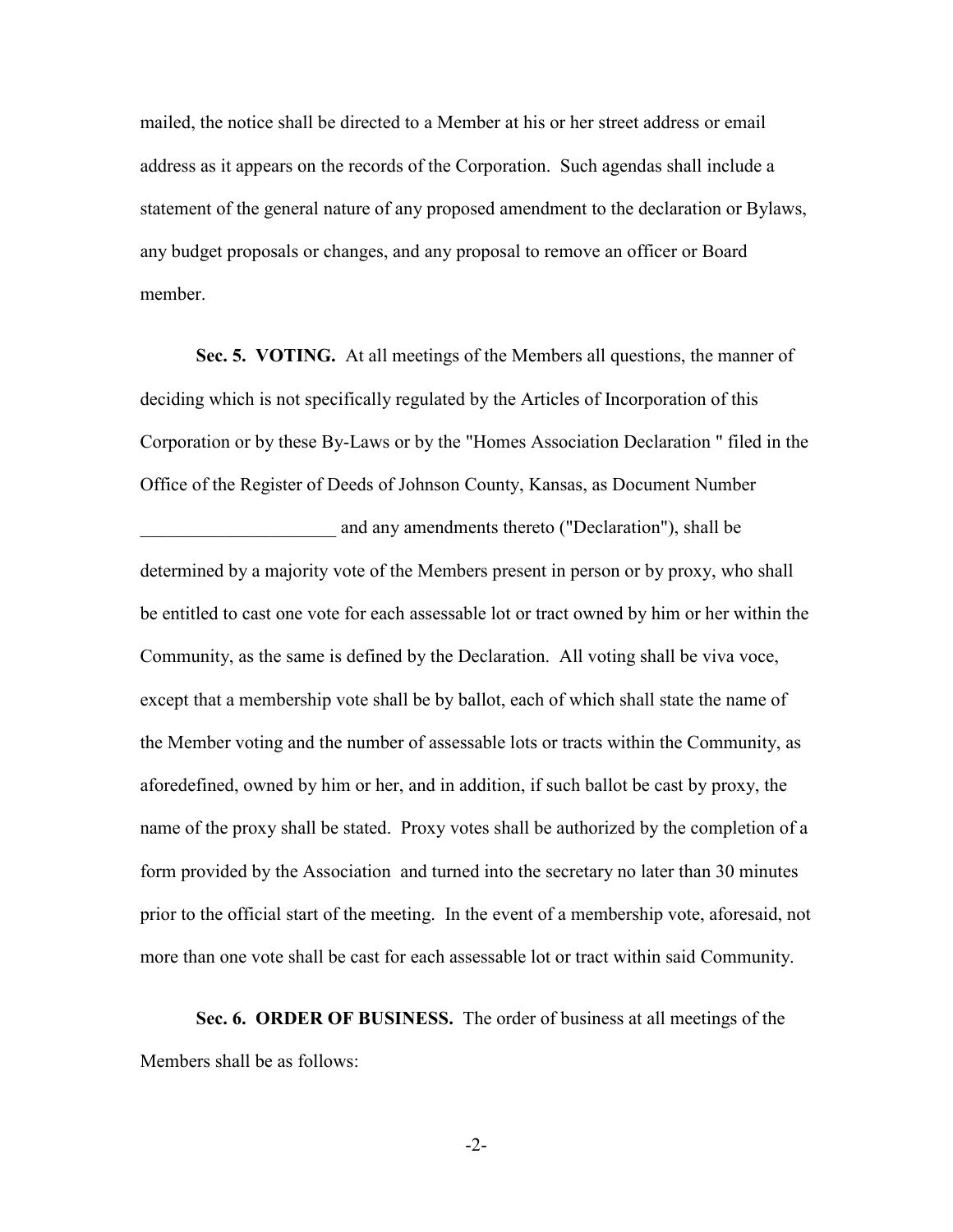- 1. Roll Call.
- 2. Proof of notice of meeting or waiver of notice.
- 3. Reading of minutes of preceding meeting.
- 4. Reports of Officers.
- 5. Reports of Committees.
- 7. Election of Directors.
- 8. Unfinished Business.
- 9. New Business.

# **Article II**

# **DIRECTORS**

**Sec. 1. NUMBER.** The affairs and business of this Corporation shall be managed by a Board of not less than one (1) nor more than ten (10) Directors, who need not be Members of record.

**Sec. 2. HOW ELECTED.** At the annual meeting of Members, the persons corresponding to the number of Directors to be elected receiving a majority of the votes cast shall be the Directors and shall constitute the Board of Directors of the ensuing year.

**Sec. 3. TERM OF OFFICE.** The term of office of each of the Directors shall be one year, and thereafter until his or her successor has been elected.

**Sec. 4. DUTIES OF DIRECTORS.** The Board of Directors shall have the control and general management of the affairs and business of the Corporation. Such Directors shall in all cases act as a Board, regularly convened, by a majority, and they may adopt such rules and regulations for the conduct of their meetings and the management of the Corporation as they may deem proper, not inconsistent with these By-

-3-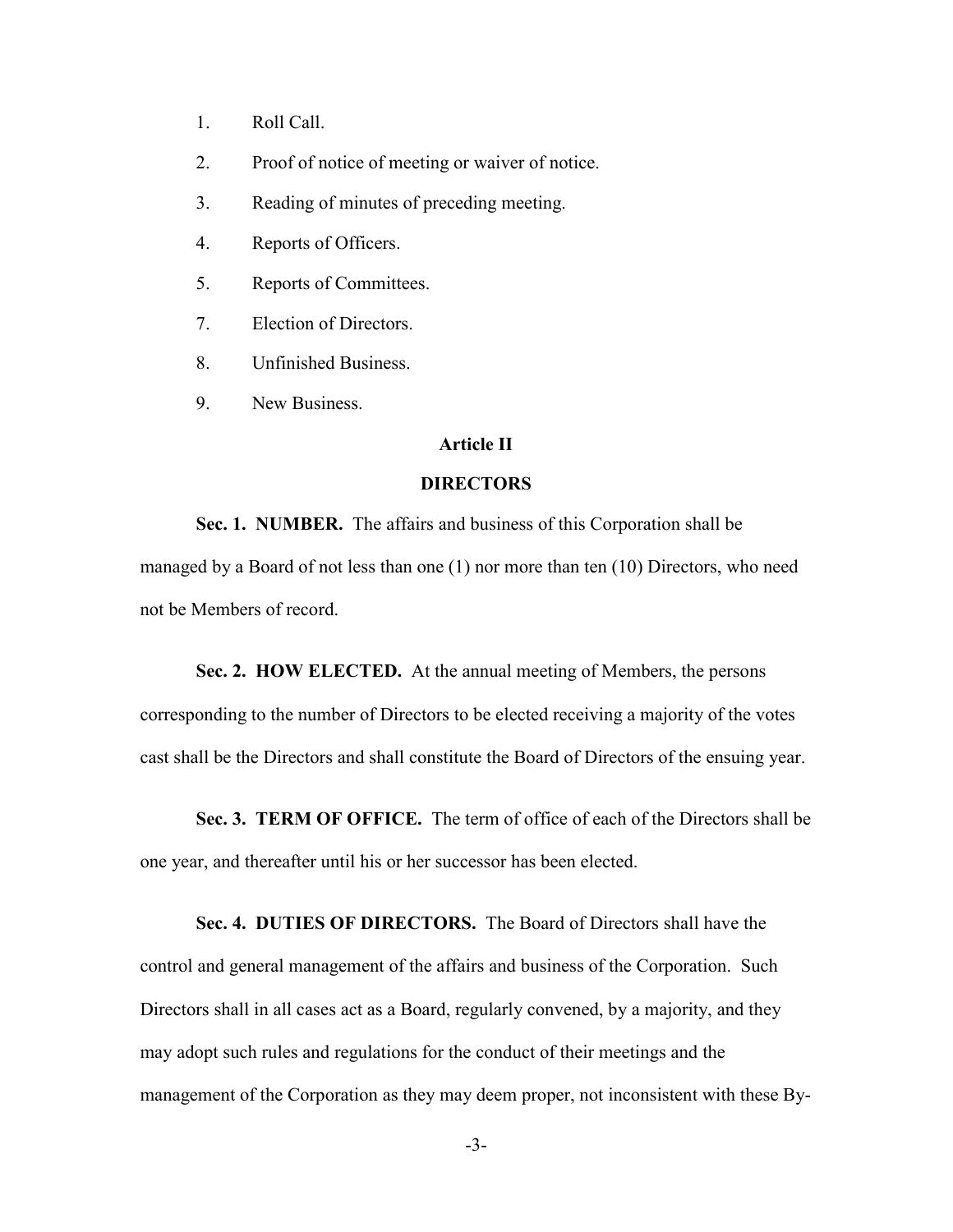Laws and the Laws of the State of Kansas, the Articles of Incorporation of this Corporation, and the Declaration as may be hereinafter amended.

- a. Before adopting, amending, or repealing any rule, the Board shall give the Members notice of its intentions and shall provide the text of the rule or the proposed change, along with the date on which the Board will act on the proposed rule and amendment. Following adoption, amendment, or repeal of a rule, notice of the action shall be sent to all Members, along with a copy of the new or revised rule. Such notice may be delivered in person, by electronic mail, or by mailing to the Member's last known post office address,
- b. Prior to each Annual Meeting, the Directors shall propose an annual budget. Members must be given reasonable opportunity to comment on the budget at the Annual Meeting, and copies of the proposed budget must be made reasonably available. The budget shall be voted on by all Directors present at the meeting, and it shall pass by a majority of the eligible Director votes present at the meeting.
- c. The Directors shall have the duty and obligation to determine and cause to be determined and levied on or before January 1 of each calendar year, the annual assessment as authorized by Section 7 of the said Homes Association Declaration.

**Sec. 5. DIRECTORS MEETINGS.** Regular meetings of the Board of Directors shall be held immediately following the annual meeting of the Members, and at such other times as the Board of Directors may determine. Special meetings of the Board

-4-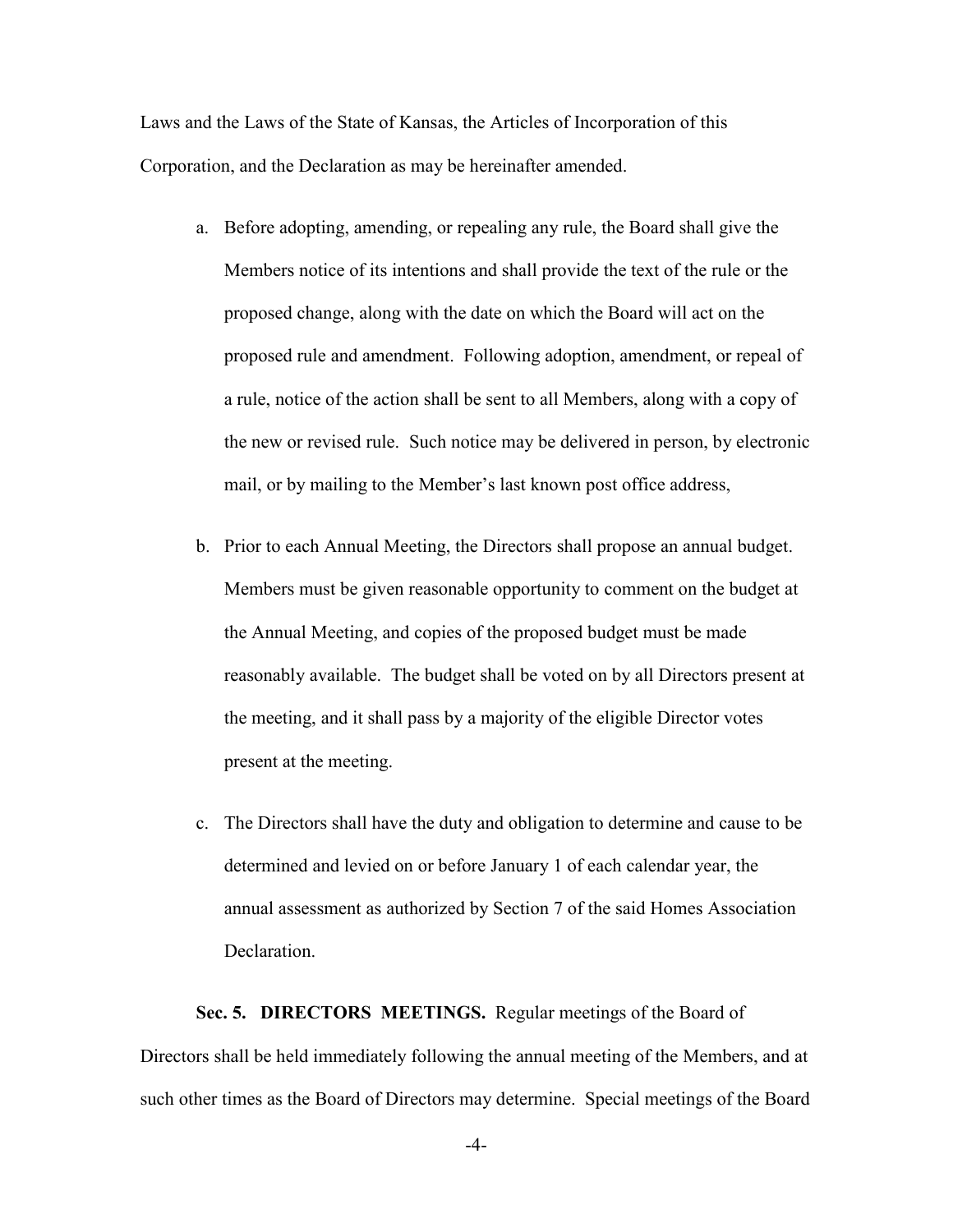of Directors may be called by the President at any time, and shall be called by the President or the Secretary upon the written request of two Directors.

**Sec. 6. NOTICE OF MEETINGS.** Notice of meetings, other than the regular annual meetings shall be given by service upon each Director in person, or by mailing or emailing to him or her at his or her last known post office or email address, at least ten (10) days before the date therein designated for such meeting, including that day of mailing, of a written or printed notice thereof, specifying the time, date, and place of such meeting, and the business to be brought before the meeting, and that no business other than that specified in such notice shall be transacted at any special meeting. Each Member must also be given notice of such meetings in the manner specified in Article I, Section 4 of these By-Laws.

**Sec. 7. OPEN MEETINGS.** All regular and special meetings of the Board of Directors and Committees of the Corporation must be open to all Members, except for "Executive Sessions" held during such regular or special meetings. Executive Sessions may be held to consult with the Corporation's attorney, to discuss existing or potential legal matters, to discuss labor or personnel matters, to discuss contracts, leases, or commercial transactions, or to prevent the public knowledge of any matter in order to protect the privacy of any person. No final votes or actions may be taken during an Executive Session.

**Sec. 8. QUORUM.** At any meeting of the Board of Directors, a majority of the Board shall constitute a quorum for the transaction of business; but in the event of a

-5-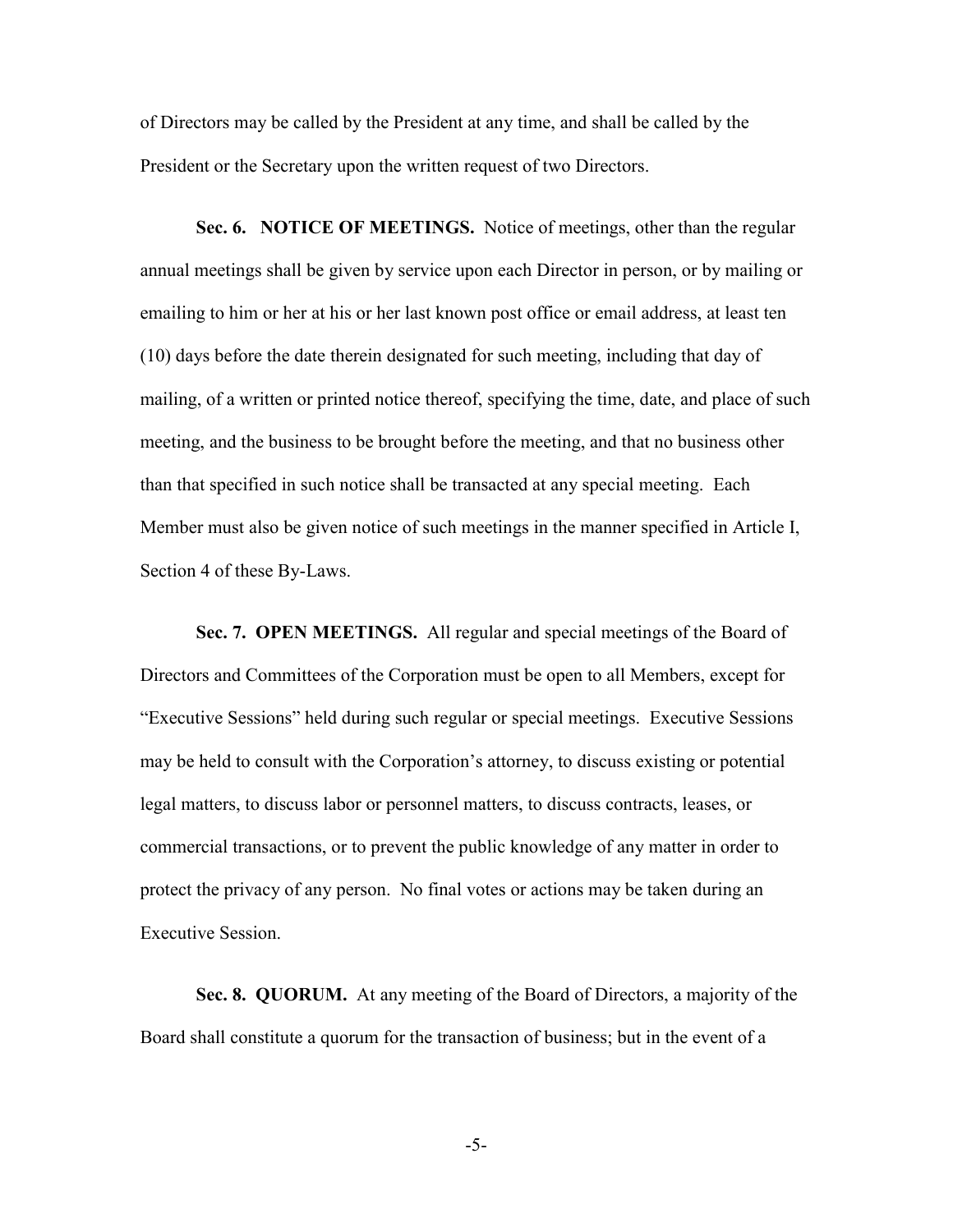quorum not being present, a less number may adjourn the meeting to some future time, not more than five (5) days later.

**Sec. 9. VOTING.** At all meetings of the Board of Directors, each Director is to have one vote.

**Sec. 10. REMOVAL OF DIRECTORS.** Any one or more of the Directors may be removed either with or without cause, at any time, by a vote of a majority of the Members present in person or by proxy, at any meeting at which a quorum is present. Such removal must be listed as a subject on the notice of the meeting, and the Director being considered for removal must have a reasonable opportunity to speak before the vote is taken.

# **Article III**

# **OFFICERS**

**Sec. 1. NUMBER.** The officers of this Corporation shall be:

- 1. President
- 2. One or more Vice Presidents (optional)
- 3. Secretary
- 4. Treasurer

**Sec**. **2. ELECTION.** All officers of the Corporation shall be elected annually by the Board of Directors at its meeting held immediately after the meeting of the Members, and shall hold office for the term of one year or until their successors are duly elected.

**Sec. 3. DUTIES OF OFFICERS.** The duties and powers of the officers of the Corporation shall be as follows: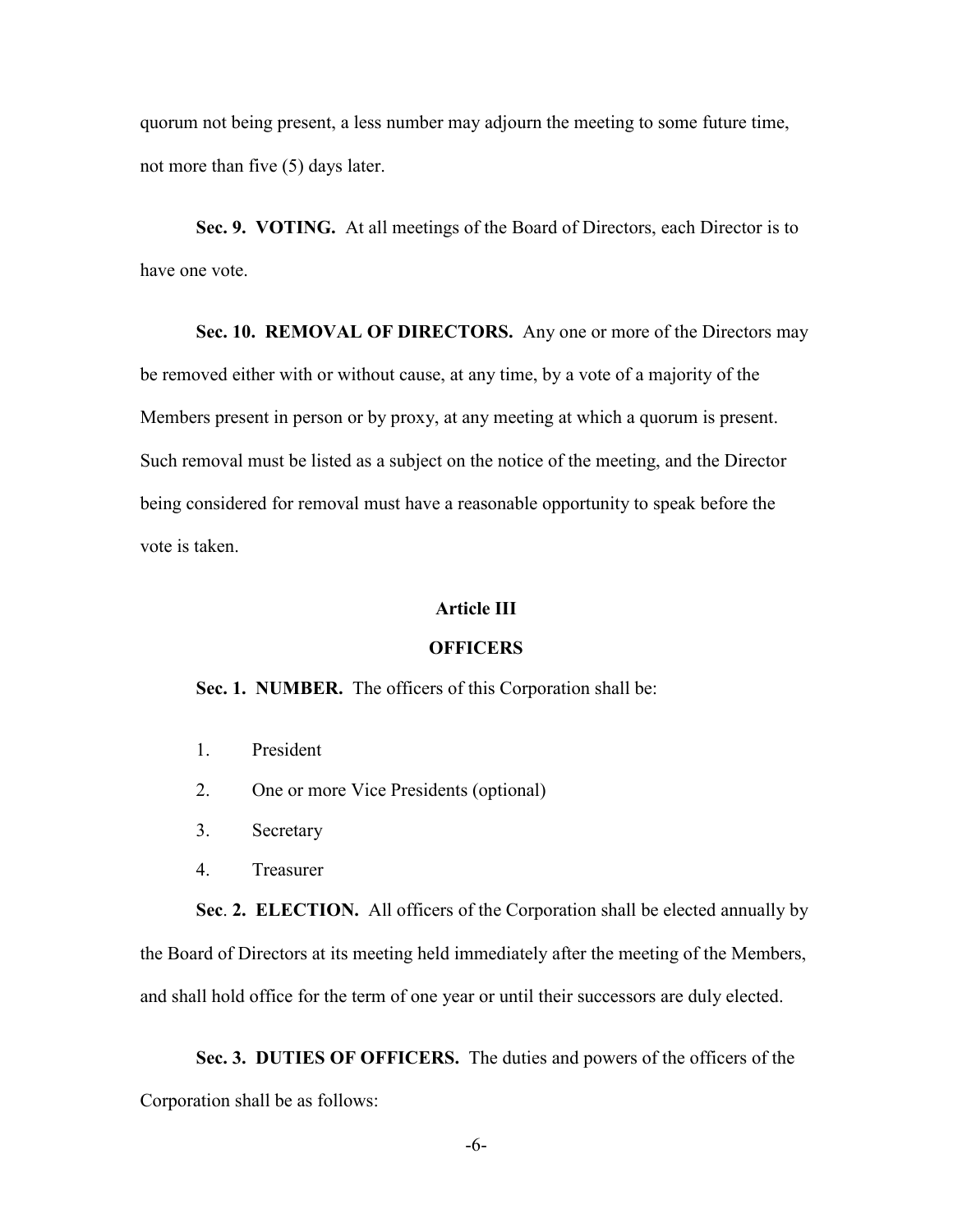## **PRESIDENT**

The President shall preside at all meetings of the Board of Directors and **Members** 

He or she shall present at each annual meeting of the Members and Directors a report of the conditions of the business of the Corporation.

He or she shall cause to be called regular and special meetings of the Members and directors in accordance with these By-Laws.

He or she shall appoint and remove, employ and discharge and fix the compensation of all servants, agents, employees and clerks of the Corporation other than the duly elected officers, subject to the approval of the Board of Directors.

He or she shall sign and make all deeds, contracts and agreements in the name of the Corporation.

He or she shall sign all notes, drafts or bills of exchange, warrants or other orders for the payment of money duly drawn by the Treasurer.

He or she shall enforce the Declaration and these By-Laws and perform all the duties incident to the position and office, and which are required by law.

He or she shall have the power to prepare, execute, certify and record amendments to the Declaration on behalf of the Corporation.

He or she shall provide for the election of members of the Architectural Committee. The committee shall be comprised of no less than 3 and no more than 5

-7-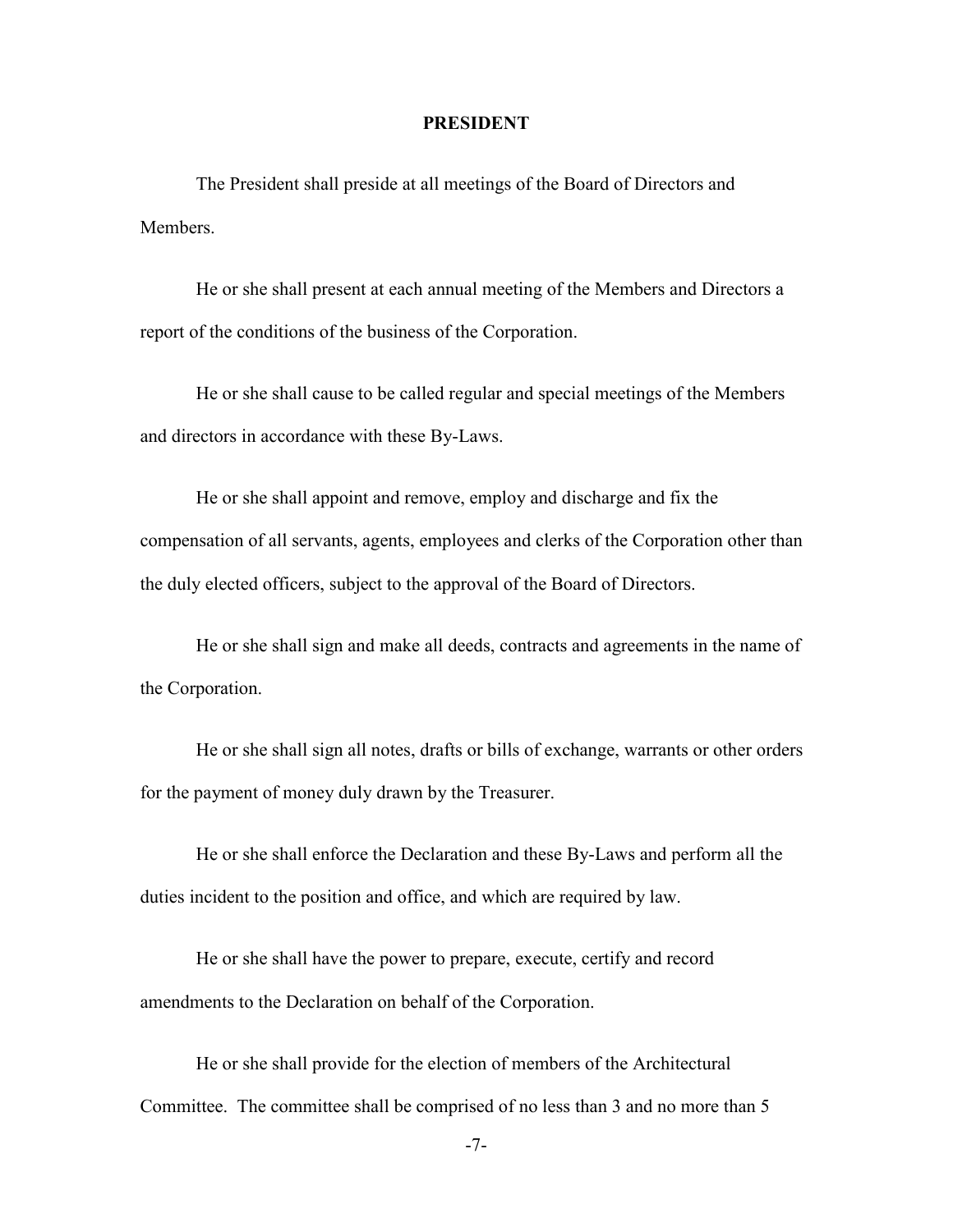voting members of the association. The committee shall be independent of the board and oversight shall be provided by the president.

## **VICE PRESIDENT**

During the absence and inability of the President to render and perform his or her duties or exercise his or her powers, as set forth in these By-Laws or in the acts under which this Corporation is organized, the same, including the execution of deeds of the Corporation, shall be performed and exercised by the Vice President, successively in the order named (i.e. First Vice President, Second Vice President, etc.); and when so acting, he or she shall have all the powers and be subject to all the responsibilities hereby given to or imposed upon the President.

# **SECRETARY**

The Secretary shall keep the minutes of the meetings of the Board of Directors and of the Members in appropriate books.

He or she shall give and serve all notices of the Corporation.

He or she shall be custodian of the records and of the seal, and affix the latter when required.

He or she shall keep accurate records of the following for at least five years:

• the owners of the real estate within the Community, alphabetically arranged, their respective places of residence, their post-office address, the number of lots or tracts owned by each, the time at which each person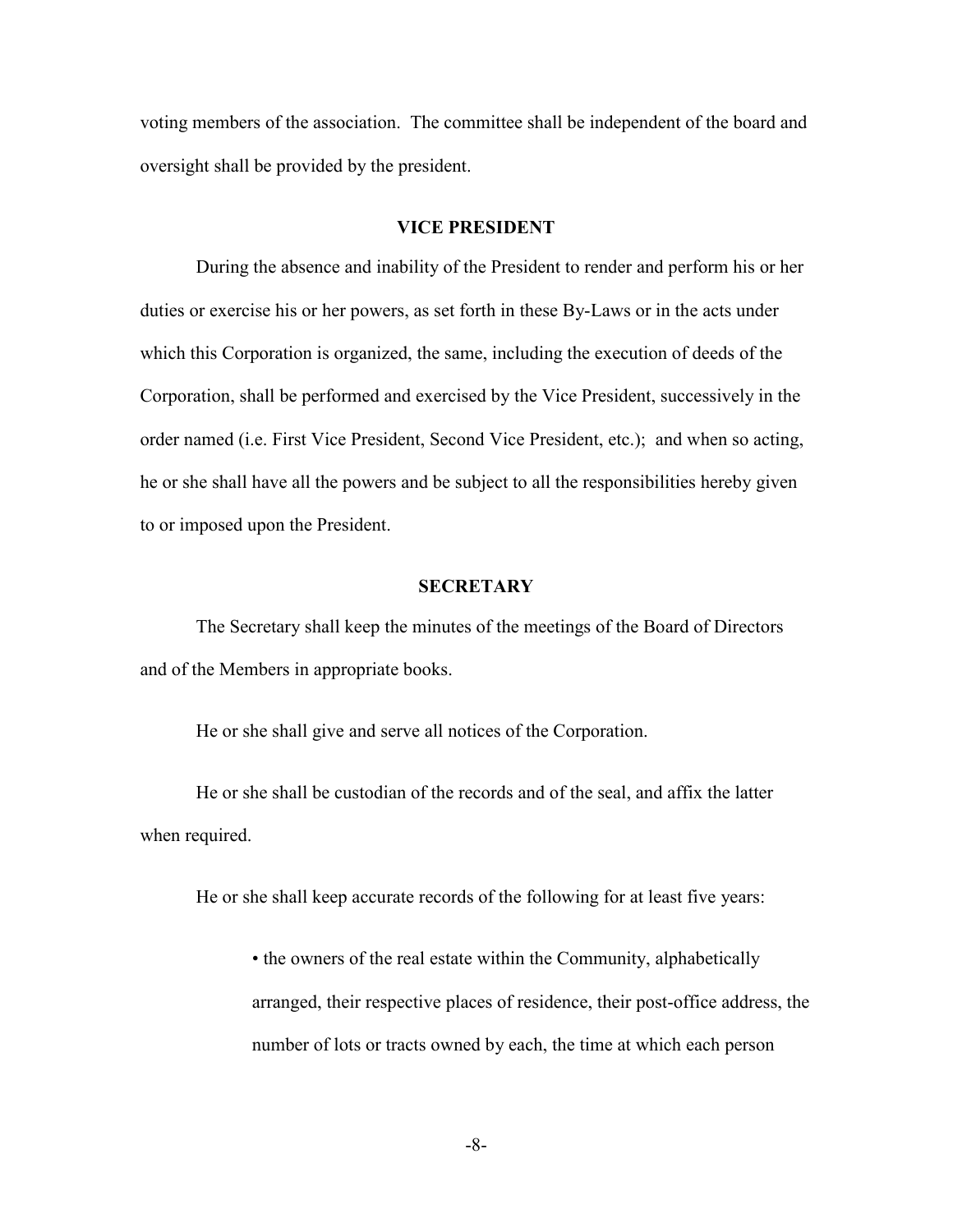became such owner, and the number of votes that each owner/Member is entitled to cast.

• receipt and expenditure reports and financial records, as prescribed by state law;

• minutes of all meetings of the Members and Board of Directors, other than Executive Sessions;

• original and restated organizational documents, Bylaws, and current rules;

• the names and addresses of the current Board of Directors and Officers; and the most recent annual report of the Corporation.

He or she shall also keep:

- current contracts to which the Corporation is a party;
- financial statements and tax returns for the last three years; and
- ballots, proxies, and voting records for one year after an election.

He or she shall keep such records, subject to the inspection of any Member of the Corporation, and permit such Member to make extracts from said books to the extent and as prescribed by law.

He or she shall present to the Board of Directors at their stated meetings all communications addressed to him or her officially by the President or any officer or Member of the Corporation.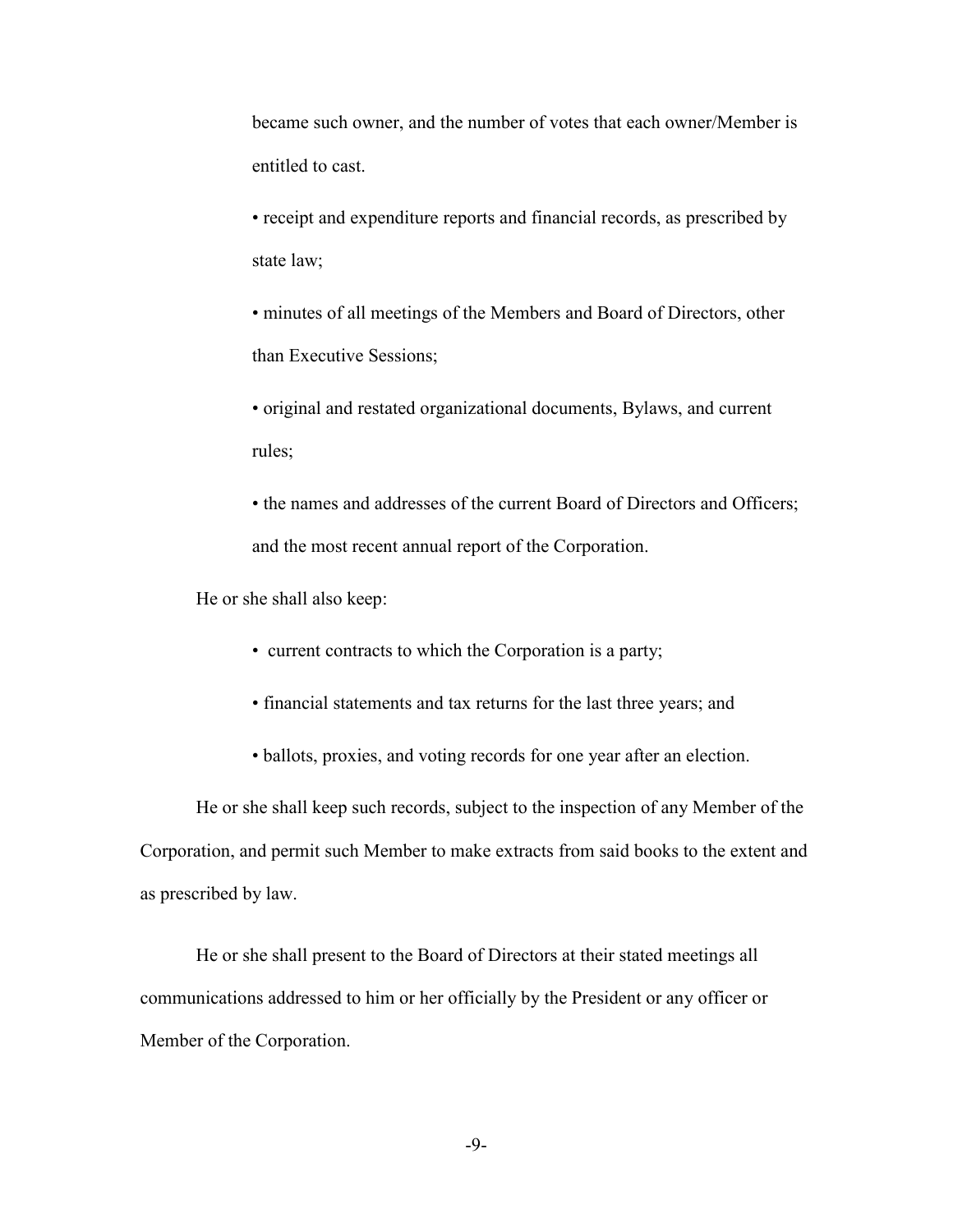He or she shall attend to all correspondence and perform all the duties incident to the office of Secretary.

He or she shall have the power to prepare, execute, certify and record amendments to the Declaration on behalf of the Corporation.

## **TREASURER**

The Treasurer shall have the care and custody of and be responsible for all the funds and securities of the Corporation, and deposit all such funds in the name of the Corporation in such bank or banks, savings and loans, trust company or trust companies or safe deposit vaults as the Board of Directors may designate.

He or she shall sign, make and endorse in the name of the Corporation, all checks, drafts, warrants and orders for the payment of money, and pay out and dispose of same and receipt therefor, under the direction of the President or the Board of Directors.

He or she shall exhibit at all reasonable times his or her books and accounts to any Director or Member of the Corporation upon application at the office of the Corporation during business hours.

He or she shall render a statement of the condition of the finances of the Corporation at each regular meeting of the Board of Directors, and at such other times as shall be required of him or her and a full financial report at the annual meeting of the Members.

-10-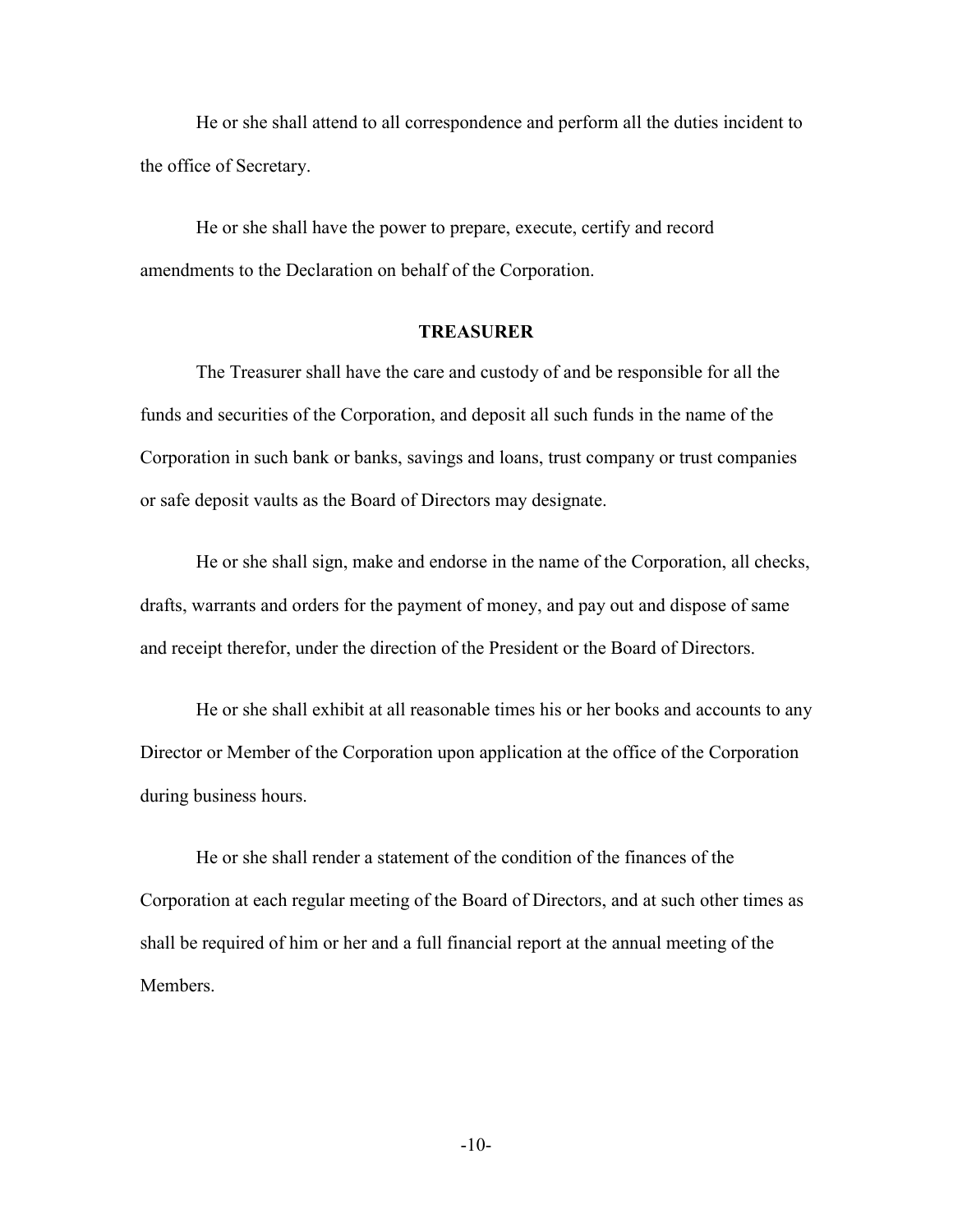He or she shall keep, at the office of the Corporation, correct books of account of all its business and transactions and such other books of account as the Board of Directors may require.

He or she shall notify Members of their annual assessment and any special assessments as levied by the Board of Directors, and under direction of the Board, effect collection of same.

He or she shall do and perform all duties pertaining to the office of Treasurer.

**Sec. 4. BOND.** The Treasurer shall, if required by the Board of Directors, give to the Corporation such security for the faithful discharge of his or her duties as the Board may direct.

Sec. 5. VACANCIES, HOW FILLED. All vacancies in any office shall be filled by the Board of Directors without undue delay, at its regular meeting, or at a meeting specifically called for that purpose. Each replacement shall remain in his or her position until the next regularly scheduled election.

**Sec. 6. COMPENSATION OF OFFICERS.** The officers shall not receive salary or compensation unless approved by the majority of voting Members present in person or by proxy at any meeting..

**Sec. 7. REMOVAL OF OFFICERS.** These officers may be removed in the same manner that members of the Board of Directors may be removed, as described in Article II, Section 10 of these By-Laws.

-11-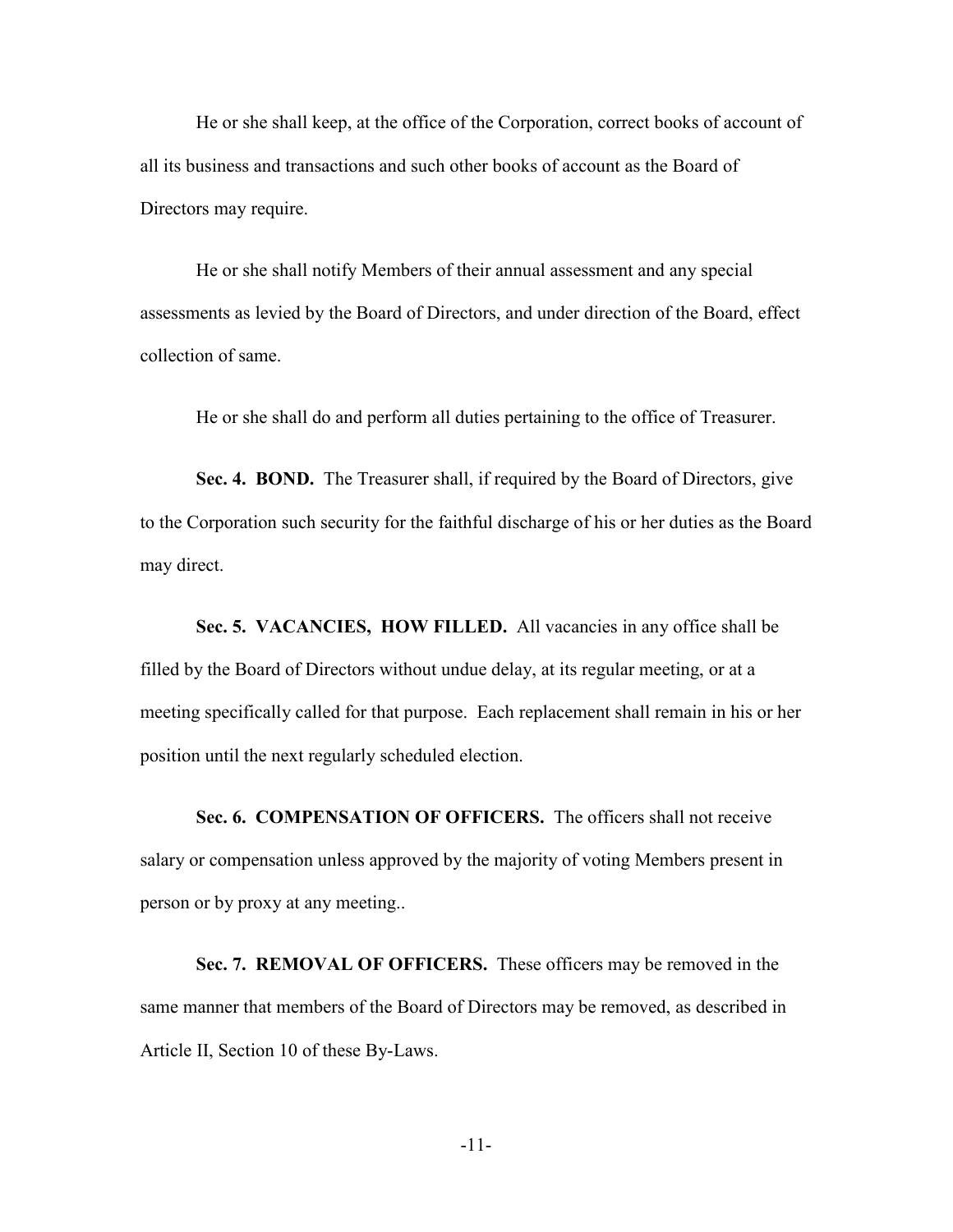#### **Article IV**

## **BILLS, NOTES, ETC.**

Sec. 1. HOW MADE. All bills payable, notes, checks or other negotiable instruments of the Corporation shall be made in the name of the Corporation, and shall be signed by any two authorized check signers. No officer or agent of the Corporation either singly or jointly with others, shall have the power to make any bill payable, note, check, draft or warrant or other negotiable instrument, or endorse the same in the name of the Corporation, or contract or cause to be contracted any debt or liability in the name or on behalf of the Corporation, except as herein expressly prescribed and provided.

## **Article V**

# **FISCAL YEAR**

**Sec. 1.** The fiscal year of the Corporation shall be the calendar year.

## **Article VI**

#### **INDEMNIFICATION**

## **Section 1. INDEMNIFICATION OF DIRECTORS AND OFFICERS.** When

a person is sued or prosecuted in a criminal action, either alone or with others, because he or she is or was a Director or officer of the Corporation, or of another Corporation serving at the request of this Corporation, in any proceeding arising out of his or her alleged misfeasance or nonfeasance in the performance of his or her duties or with others, because he or she is or was a Director or officer of the Corporation, or of another Corporation serving at the request of this Corporation, in any proceeding arising out of his or her alleged misfeasance or nonfeasance in the performance of his or her duties or out of any alleged wrongful act against the Corporation or by the Corporation, he or she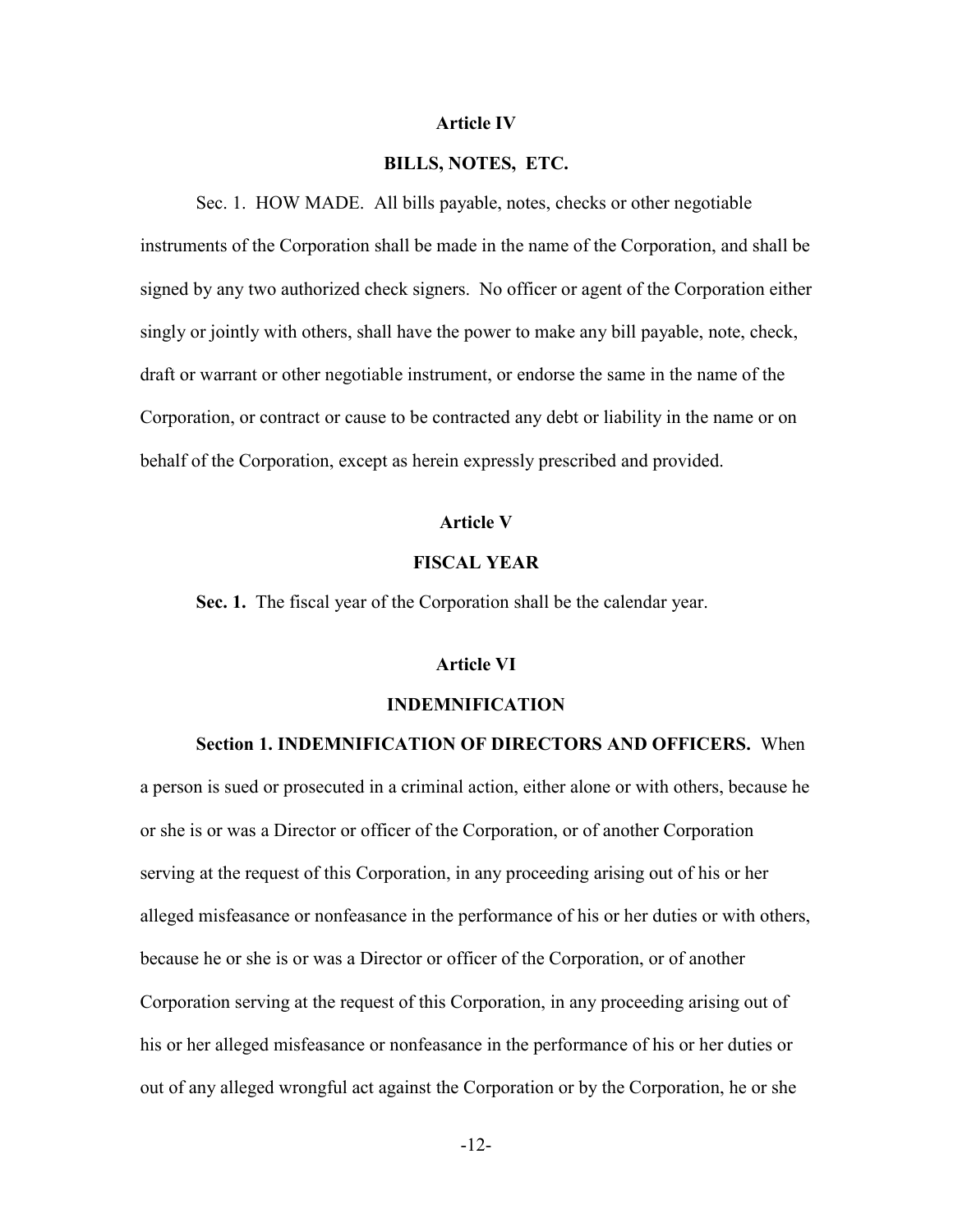shall be indemnified for his or her reasonable expenses, including attorney's fees incurred in the defense of the proceedings, if both of the following conditions exist:

(a) The person sued is successful in whole or in part, or the proceeding against him or her is settled with the approval of the court.

(b) The court finds that his or her conduct fairly and equitably merits such indemnity.

 The amount of such indemnity which may be assigned against the Corporation, its receiver, or its trustee, by the court in the same or in a separate proceeding shall be so much of the expenses, including attorneys' fees incurred in the defense of the proceedings, as the court determines and finds to be reasonable. Application for such indemnity may be made either by the person sued or by the attorney or other person rendering services to him or her in connection with the defense, and the court may order the fee and expenses to be paid directly to the attorney or other person, although he or she is not a party to the proceeding. Notice of the application for such indemnity shall be served upon the Corporation, its receiver, or its trustee, and upon the plaintiff and other parties to the proceedings. The court may order notice to be given also to the Members in the manner provided in Article I, Section 4 for giving notice of Members' meetings, in such form as the Court directs.

# **Article VII**

# **AMENDMENTS**

**Sec. 1. HOW AMENDED.** These By-Laws may be altered, amended, repealed or added to, in accordance with the laws of the State of Kansas. Such amendments may

-13-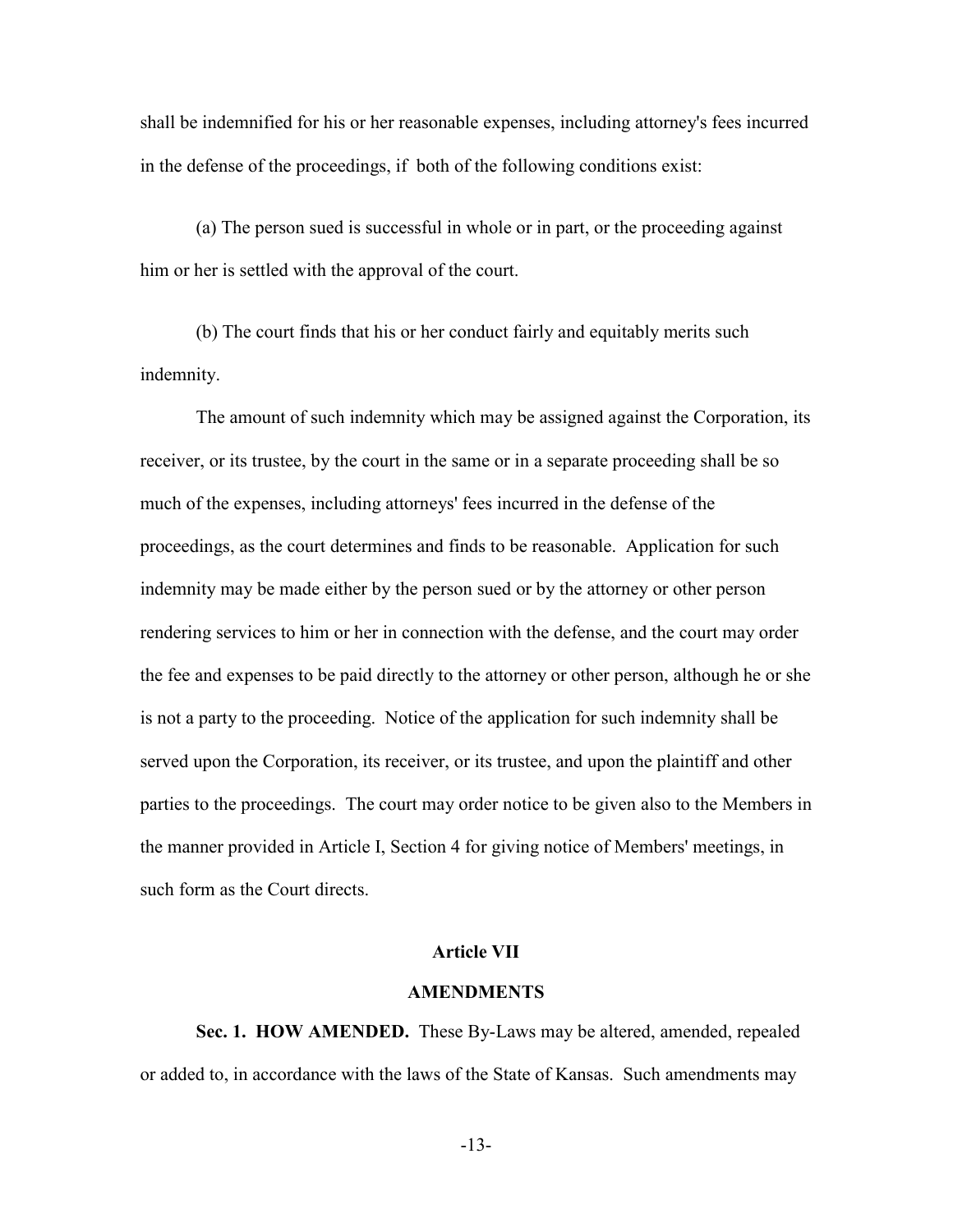be proposed by the Board of Directors and shall be voted on by the Members at any regular or special meeting, in the manner described in Article I, Section 5 of these By-Laws.

# **Article VIII**

## **ARCHITECTURAL COMMITTEE**

- 1) Purpose: The purpose of the Architectural Committee, hereafter defined (AC) is to review and make recommendations to the property owner on matters stipulated that are above and beyond the municipal code and are connected to the Declaration of Restrictions. The AC shall maintain continuity of the neighborhood community. No building, structure, appurtenance or improvement of any type shall be erected, placed or altered on any lot until construction plans and specifications, including a plan showing location on the lot, have been reviewed by the AC.
- 2) Procedure: The AC has the discretion to issue recommendations approving or disapproving such plans. The AC shall consider such plans in connection with the Declaration of Restrictions, quality and type of workmanship materials, harmony of external design and colors with existing structures and landscape, and location with respect to topography and finished grade elevation. Upon reaching a decision, the AC shall send a copy of its recommendation to both the Board of Directors and the owner.